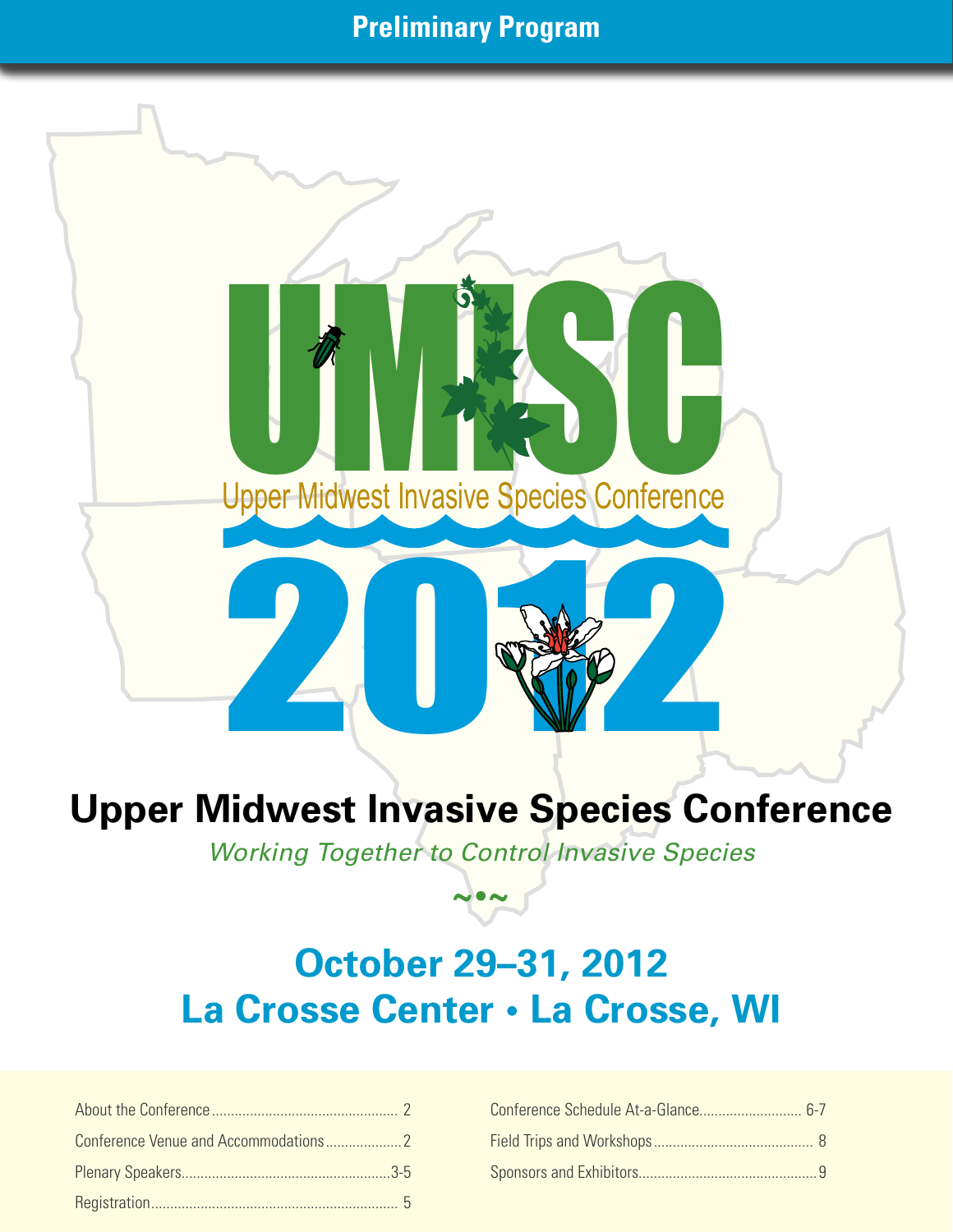### **About the Conference**

Following two successful, regional invasive species<br>
conferences in 2008 (Duluth) and 2010 (St. Paul), the reollowing two successful, regional invasive species named Upper Midwest Invasive Species Conference 2012 with expanded geographical coverage will be held at the La Crosse Center in La Crosse, Wisconsin.

The purpose of UMISC 2012 is to exchange information on invasive species topics and improve land management. This is an all-taxa conference covering invasive aquatic and terrestrial plants, animals, pests, and pathogens. The goals of the conference are to:

- Strengthen awareness of invasive species issues, prevention, and management; and
- • Facilitate information sharing and collaboration.

Expected attendees include:

- **researchers**
- land managers
- natural resource professionals
- academics
- nursery and landscaping professionals
- agricultural professionals
- forestry professionals
- environmental specialists
- lake association members
- landowners
- aovernmental agencies
- nongovernmental organizations
- others interested in controlling the spread of invasive species in the Upper Midwest.

# **UMISC 2012 is hosted by the Invasive Plants Association of Wisconsin, Midwest Invasive Plant Network, MINSC 2012 is hosted by the Invasive Plants Association of Wisconsin, Midwest Invasive Plant Ne<br>
Minnesota Invasive Species Advisory Council, and the Wisconsin Invasive Species Council.<br>** *Minnesota* **Wisconsin**

Plants Association of Wisconsin



**Species A** dvisory Council

**W**isconsin  **I**nvasive  **S**pecies  **C**ouncil

## **Conference Venue and Accommodations**

#### **LaCrosse Center**



The La Crosse Center is located in the heart of downtown La Crosse nested on the banks of the Mississippi River, steps

away from shops, dining, riverboat tours, and other recreational opportunities.

La Crosse rests at the confluence of the Mississippi River, the Black River, and the La Crosse River, in the heart of what is known as the "Driftless Region" — an area of Western Wisconsin and Southeastern Minnesota that was spared the flattening effects of the Ice Age glaciers that covered two-thirds of North America. With its steep, hardwood-studded hills and deep valleys intact, the region's rugged beauty is unequaled anywhere in the Midwest.

The La Crosse area has attractions for everyone – whether you want history, outdoor, or cultural experiences. Among the highlights include being named a top 20 North American Fishing Spot by *Field and Stream*, limestone bluffs with breathtaking views of the Mississippi Valley, and 116 boutiques and restaurants.

#### **Hotels**

Blocks of discounted hotel rooms have been reserved for conference attendees. These reduced-rate rooms will be available until September 28, 2012 on a first come, first served basis. It is recommended to book accommodations as early as possible to ensure that attendees receive the discounted rate.

The Radisson Hotel is the primary hotel for UMISC attendee accommodations. Here, we have the most discounted rooms reserved and it is adjacent to the La Crosse Center, connected by an enclosed walkway. Additional discounted room blocks are available at the Courtyard Marriott, Holiday Inn La Crosse, and Best Western Plus–La Crosse. All except the Best Western are walking distance to the La Crosse Center. Please see the conference website for rates, conference code for booking, and direct links to hotel websites.

We look forward to seeing you in La Crosse in October!

**For map and directions, click here!**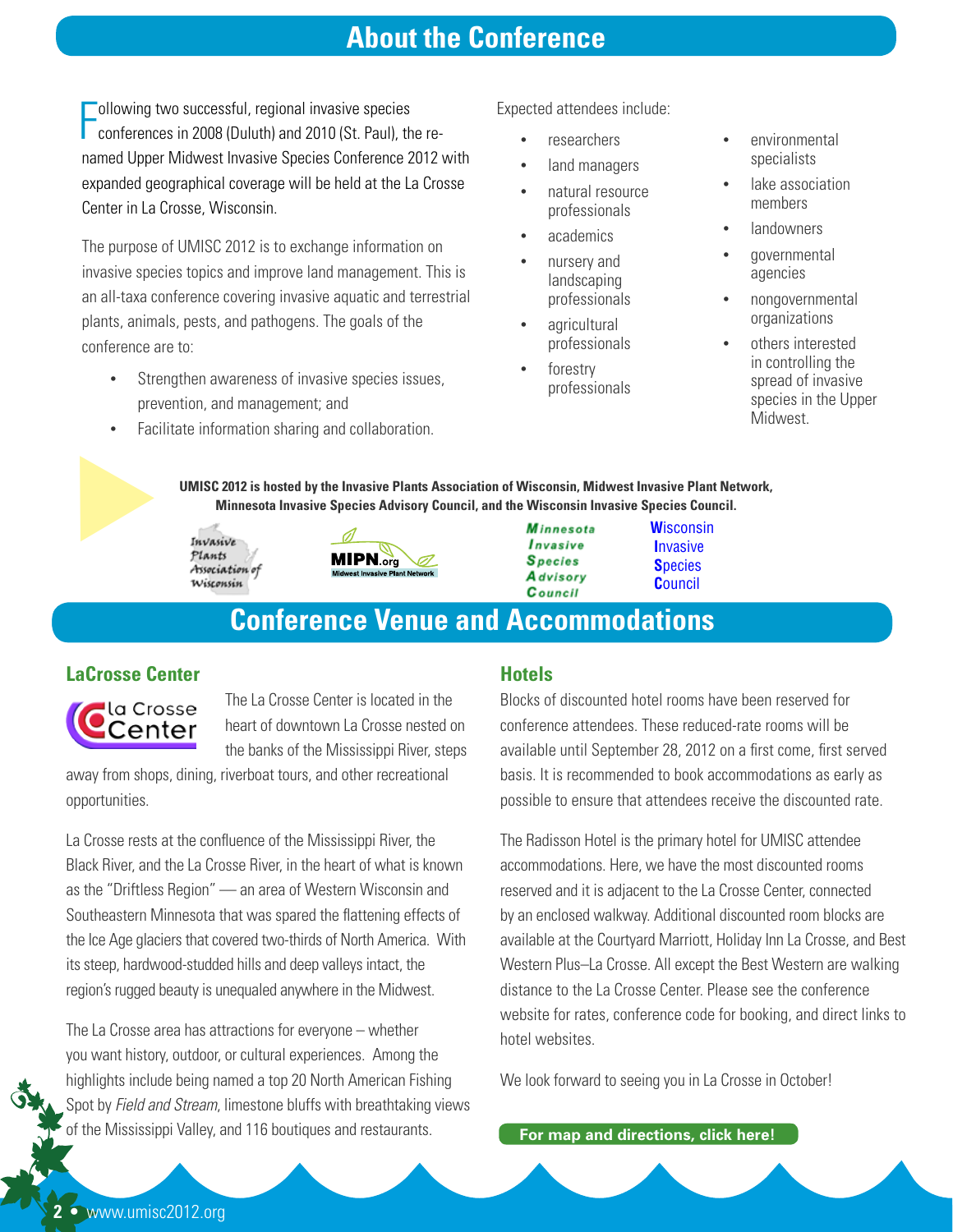## **Monday Morning Plenary**

#### **Update on the Asian Carp Control Strategy Framework**

#### John Goss *Asian Carp Director White House Council on Environmental Quality*

The migration of Asian carp toward Lake Michigan is one of the most serious invasive species threats facing the Great Lakes he migration of Asian carp toward Lake Michigan is one of the today. Asian carp are voracious eaters and heavy breeders. Some varieties can grow to more than 100 pounds and are capable of eating 20 percent of their body weight in a day, stripping the food web of key food sources for native species.

To ensure a comprehensive response, the Obama Administration formed the Asian Carp Regional Coordinating Committee (ACRCC) in 2009. Led by the White House Council on Environmental Quality's Asian Carp Director, the ACRCC now includes the U.S. Army Corps of Engineers, U.S. Coast Guard, U.S. Fish and Wildlife Service, U.S. Geological Survey, U.S. Environmental Protection Agency, the National Oceanic and Atmospheric Administration, U.S. Department of Transportation, and all Great Lakes states, as well as the Great Lakes Fishery Commission, the Metropolitan Water Reclamation District of Greater Chicago, and the City of Chicago.

Since 2010, the Obama Administration has invested more than \$150 million dollars to protect the Great Lakes from Asian carp. The scale of the effort has been unprecedented for invasive species prevention and unifies Federal, State, and local actions, employs a comprehensive approach to prevent a self-sustaining Asian carp population, and develops longer-term biological controls. This talk will provide an update on the 2012 Asian Carp Control Strategy Framework, which outlines the priority actions planned and under way to address the threat of Asian carp invading the Great Lakes, including both management actions to prevent Asian carp introduction and establishment, and research to develop permanent controls on Asian carp populations. The ACRCC is moving from the research and development phase towards implementation. The Framework can be found at www.asiancarp.us.



John Goss serves as the principal advisor to The White House Council on Environmental Quality (CEQ) Chair Nancy Sutley on Asian carp issues, and oversees the coordination of Federal, state, and local efforts to keep Asian carp from establishing in the Great Lakes ecosystems. This continues the Obama

Administration's proactive response to the threat that Asian carp pose to the Great Lakes.

Goss is chair of the Asian Carp Regional Coordinating Committee (ACRCC), which is a team of Federal, state and local agencies working together to prevent Asian carp from establishing populations in the Great Lakes. The Asian Carp Control Strategy Framework, released in February, 2010 and updated in December 2010 unifies Federal, state and local action in an unparalleled effort to combat invasive species. Goss joins CEQ from the Indiana Wildlife Federation, the Indiana State affiliate of the National Wildlife Federation, where he served for four years as the Executive Director. In his role at the Wildlife Federation, he worked with conservation, business and industry groups to support the Great Lakes Compact. Goss previously served as Director of the Indiana Department of Natural Resources and as Vice Chair of the Great Lakes Commission.

Prior to his position at the Indiana Department of Natural Resources, Goss was Director of Tourism for the State of Indiana and chaired the Great Lakes International Marketing Initiative for the Great Lakes Governors Association. Goss served as Chief of Staff for Lt. Governor Frank O'Bannon, District Director for Congressman Frank McCloskey and Deputy Mayor for the City of Bloomington, Indiana. Goss received his Masters of Public Affairs and his B.A. in Economics from Indiana University.

**3** • www.umisc2012.org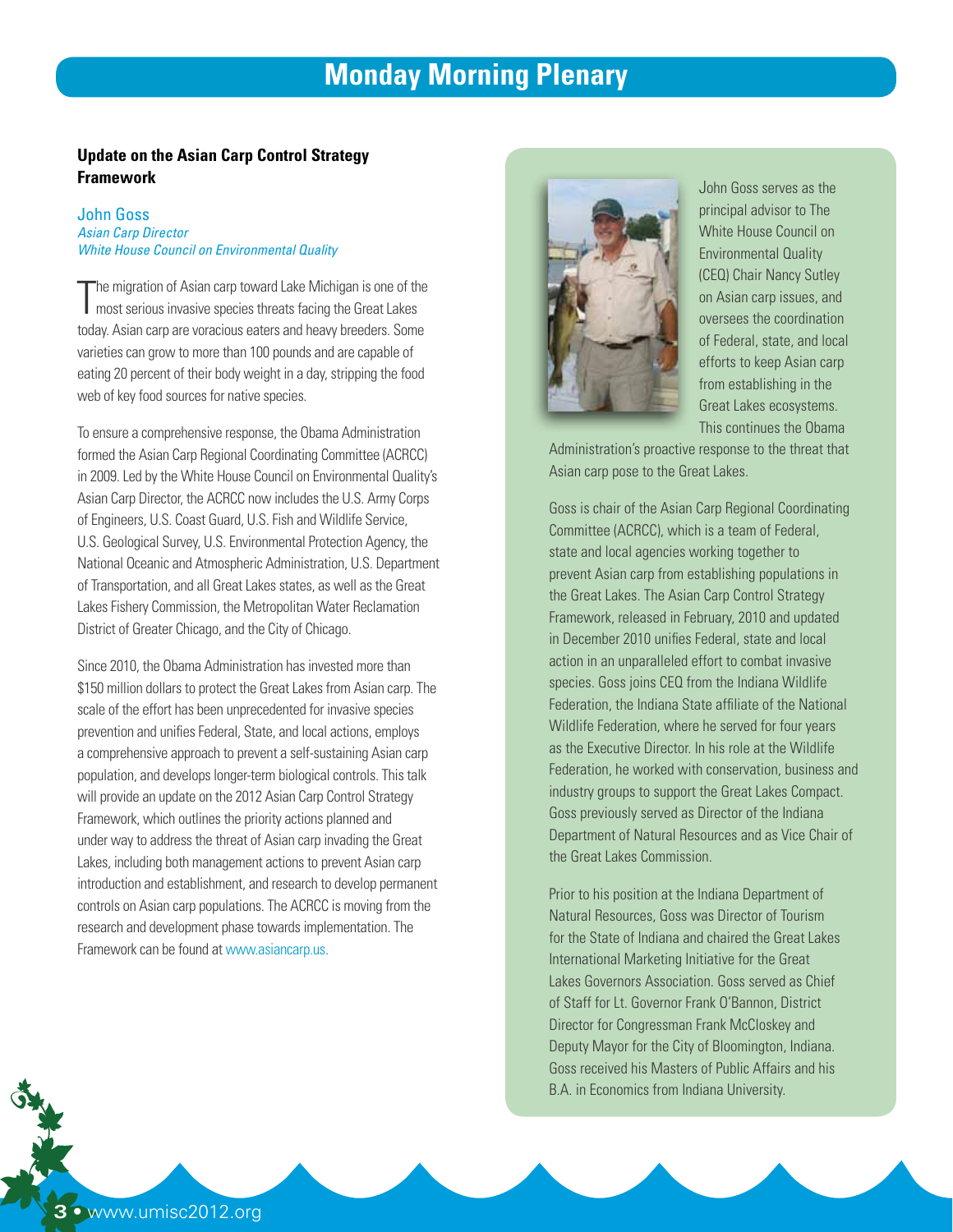## **Monday Morning Plenary, continued**

#### **Consequences of fecundity reduction in cultivars of invasive perennial plants and in a rare plant species**

#### Kayri Havens-Young

#### *Director of the Division of Plant Science and Conservation and Senior Scientist, Chicago Botanic Gardens*

Many invasive species were originally introduced for horticultural purposes, and several continue to be profitable for the green (nursery/horticulture/landscape) industry. Recently, some plant suppliers have marketed less fecund cultivars of several invasive species, including glossy buckthorn (*Frangula alnus*), burning bush (*Euonymus alatus*) and Japanese barberry (*Berberis thunbergii*), as "safe" alternatives to invasive relatives. We used published matrix population models to simulate the effect of reducing fecundity on population growth rates of invasive species. We showed that large changes in fruit production result in relatively small changes to the population growth rates of long-lived species, suggesting that less fecund cultivars may still provide an invasive threat. Further, many cultivars are clonal selections, and if crossed with other cultivars or self-fertilized, they produce offspring with traits and fecundities that do not resemble the parent plant. Based on these two lines of evidence, we suggest that only sterile cultivars of known invaders should be considered "safe" and non-invasive.



Kayri Havens-Young holds a B.S. and an M.A. in Botany from Southern Illinois University and a Ph.D. in Biology from Indiana University. She spent three years as the Conservation Biologist at Missouri Botanical Garden before joining the Chicago Botanic Garden in April 1997. She is currently the Garden's Director of

the Division of Plant Science and Conservation and Senior Scientist. Her research interests include the effects of climate change on plant species, restoration genetics, the biology of plant rarity and invasiveness. She is on the adjunct faculty of Loyola University, Northwestern University and the University of Illinois-Chicago, and collaborates with a variety of academic institutions and stewardship organizations to help improve conservation efforts for plants. She serves on the boards of Botanic Gardens Conservation International and on the IUCN Species Survival Commission Plants Committee.

#### **Invasions: the trail behind and the path ahead**

#### Peter B. Reich

*Regents Professor and F.B. Hubachek Sr. Chair, University of Minnesota, Department of Forest Resources; Foundation Director, Hawkesbury Institute for the Environment, Sydney, Australia*

 $\bigwedge$  century ago, introductions were widely celebrated, and<br>acclimatization societies were busy "enriching" the flora and fauna in many regions worldwide. As a result of both intentional and unintentional introductions, introduced species now make up a substantial part of the vascular flora in most places. The ecological and socio-economic costs of invasive species have become increasingly apparent. The applied nature of invasion biology makes it attractive to researchers and funding agencies alike, and as a result, the field is enormous and progressing at great speed. In such a rapidly growing field, it is worthwhile to ask which lines of research are yielding important advances, whether there are important questions being overlooked or processes viewed with pre-biased glasses, and whether there are areas where our efforts are yielding poor returns. I will examine progress in our understanding of invasion biology (particularly in relation to plants) and implications for ecology of managed and unmanaged systems. Areas highlighted (given time constraints) will include (1) the traits of successful invaders, (2) factors that determine community and habitat susceptibility to invasion, (3) impacts of invasive species on native communities, (4) concepts of drivers, passengers, and backseat drivers, and (5) invasion in the context of a changing climate.



Peter B. Reich is a Regents Professor and holder of the F.B. Hubachek Sr. Chair at the University of Minnesota, Department of Forest Resources, with a joint affiliation as Foundation Director of the Hawkesbury Institute for the Environment in Sydney, Australia. Reich's teaching and research focus on ecology, global change, and the

sustainability of managed and unmanaged terrestrial ecosystems. His work focuses regionally on the forests and grasslands of mid-North America and globally on terrestrial ecosystems in aggregate. This includes long-term experimental field studies of global change effects on grasslands and forests; synthetic analyses of global plant trait data; and the development of physiologically robust global carbon cycling models. He has written more than 375 articles published in peer-reviewed international scientific journals or books, including more than 20 in leading journals such as *Science and Nature*; and has been engaged in research in tropical, temperate and boreal ecosystems on five continents. Reich has served on the editorial boards of leading international journals; has received numerous honors; and has served on advisory and review panels for the National Science Foundation, National Academy of Sciences, US Department of Agriculture, NASA, US EPA, US Forest Service; and several state and federal agencies and legislatures. Reich also serves local and state environmental boards and organizations in both professional and personal capacities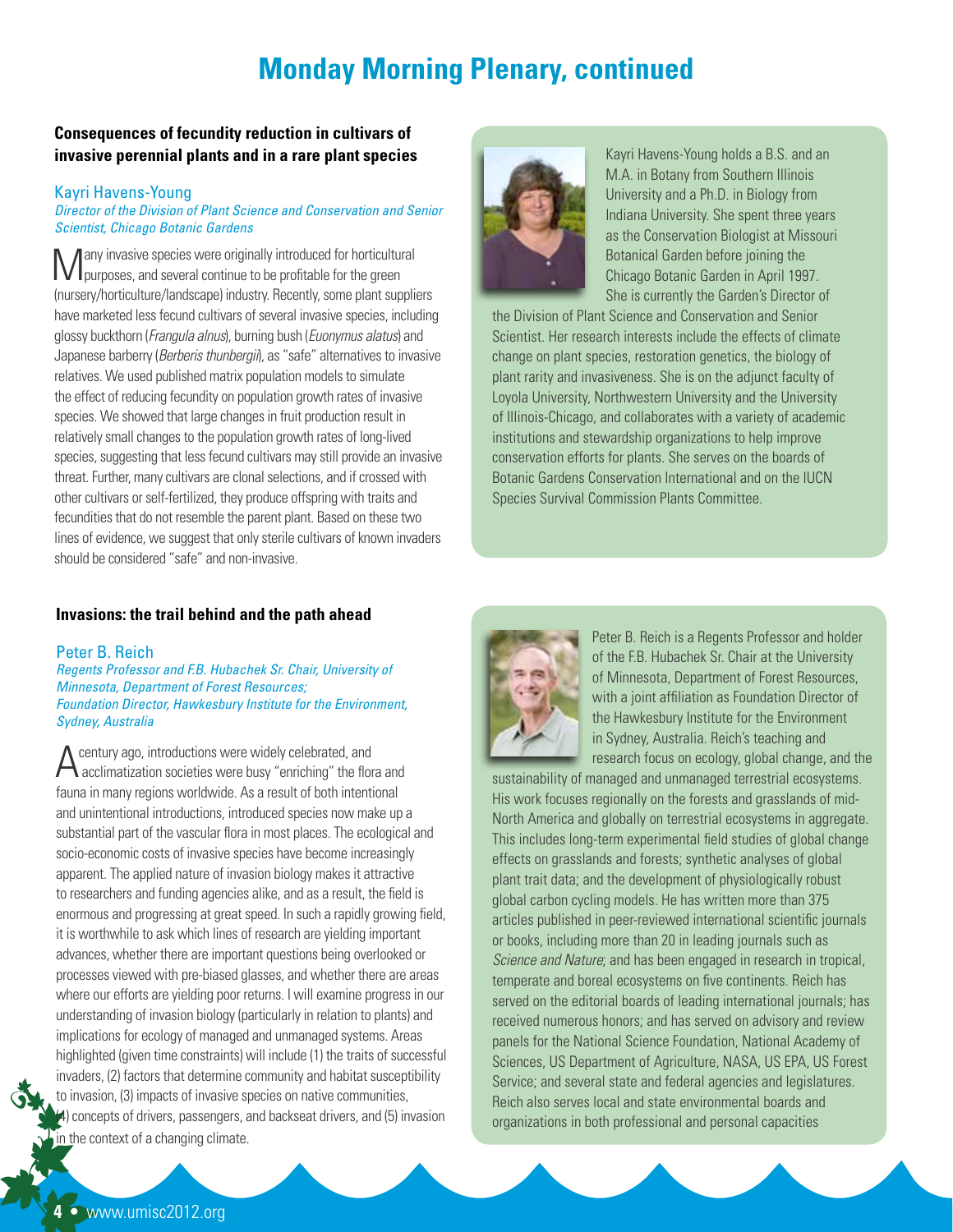## **Tuesday Lunch Plenary**

#### **Are invasive plants drivers or passengers in the truck of ecological change? Distinguishing causes from consequences**

#### Don Waller *John T. Curtis Professor of Botany, University of Wisconsin-Madison*

Ecological changes of many kinds surround us but often go unnotice<br>Las they tend to be gradual and cumulative. Non-native plants and cological changes of many kinds surround us but often go unnoticed earthworms, however, often invade native plant communities in a quick and dramatic way. It is thus natural to ask whether the declines we observe in many native wildflowers and the 'biotic homogenization' we observe among sites results from these invasions. For the last 12 years, we have resurveyed hundreds of forest sites across Wisconsin, documenting shifts in species abundance and exotic species invasions since the 1950s. We are using these data to test causes and consequences of weedy plant invasion and answer questions like: Are more diverse communities less susceptible to invasion? Do particular site factors or surrounding landscape conditions increase the likelihood of invasion? Is native plant diversity declining faster in invaded sites? Do invasions contribute to community homogenization? Do deer and invasive species interact to affect native plant communities? Are the impacts of invasives specific to the particular invader and native species interacting at each site? We find expected answers to some of these questions and surprising answers to others. Knowing the actual causes of invasions and the specific impacts they have helps managers figure out how best to cope with invaders and helps to justify public efforts to control these plants.



Don Waller is the John T. Curtis Professor of Botany at the University of Wisconsin-Madison where he teaches ecology, evolution, and conservation biology. He is a plant ecologist with particular interests in disturbance, herbivory, population dynamics, and the causes and consequences of weedy plant invasions.

His recent research has focused on monitoring methods and the long-term dynamics of temperate forest plant communities. He works regularly with environmental organizations and state and federal resource agencies to integrate science effectively into forest and wildlife management. He co-authored *Wild Forests: Conservation Biology and Public Policy* (Island Press 1994) and coedited T*he Vanishing Present: Shifts in Wisconsin's lands, waters, and wildlife* (Univ. of Chicago Press 2008). He has co-authored more than120 articles and book chapters and served on the editorial and/or executive boards of *Oecologia, Natural Areas Journal, Ecology Letters,* and *Evolution*. He is a Fellow of the American Association for the Advancement of Science and served as President of the Study of Evolution (2006-07).

## **Registration Information**

**An easy to use, online registration system is available for your convenience at www.umisc2012.org/registration. A download-able pdf registration form is also An easy to use, online registration system is available www.umisc2012.org/registration. A download-able pd available on the website. Register early for best rates!** 

#### **Early Registration Deadline: Friday, September 14, 2012 at 11 pm Central Time.**

Full Conference: \$195 Full Conference, MIPN or IPAW member rate: \$175 Full Conference - Student: \$100 One-Day (Monday, October 29 or Tuesday, October 30): \$125 One-Day - MIPN or IPAW member rate: \$115 One-Day - Student (Mon or Tue): \$50 Wednesday Only: \$85 Wednesday Only - MIPN or IPAW member rate: \$75 Wednesday - Student: \$25

#### **Late Registration Deadline: Friday, October 12, 2012 at 11 pm Central Time.**

Online registration will close at this time. Mail-in or emailed registrations will be accepted until Friday, October 19. On-site registration may be available for a limited number of registrants and is not guaranteed.

Full Conference: \$300 Full Conference - Student: \$150 One-Day (Monday, October 29 or Tuesday, October 30): \$185 One-Day - Student (Mon or Tue): \$75 Wednesday Only: \$105 Wednesday - Student: \$50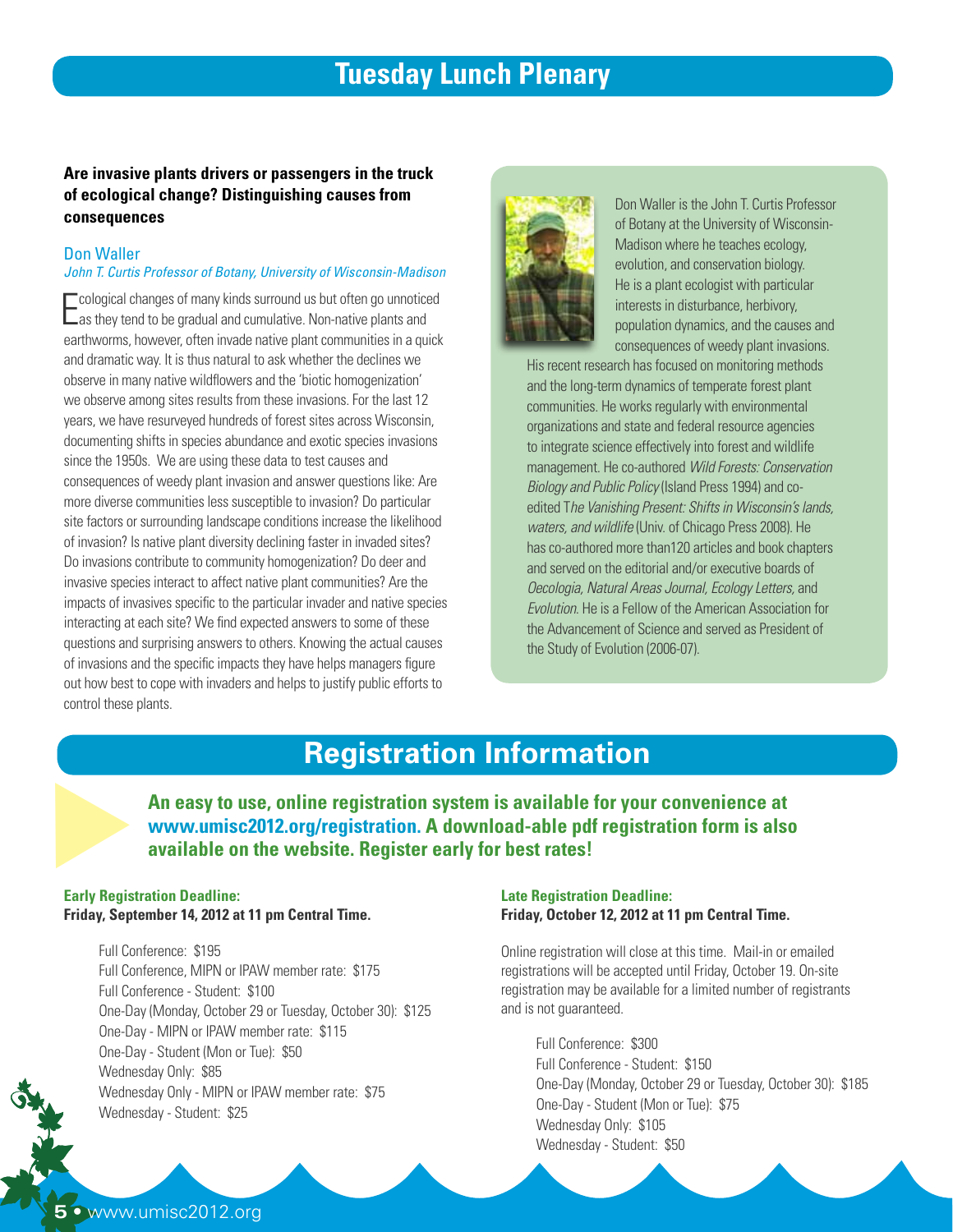## **2012 CONFERENCE SCHEDULE AT-A-GLANCE**

|  | Upper Midwest Invasive Species Conference 2012 |
|--|------------------------------------------------|
|  |                                                |

| <b>REGISTRATION TIMES</b>     |                       |  | <b>CONCURRENT SESSIONS CO</b> |
|-------------------------------|-----------------------|--|-------------------------------|
| $4 \text{ pm} - 7 \text{ pm}$ | Sunday, October 28    |  | <b>Aquatic Species</b>        |
| $7$ am $-5$ pm                | Monday, October 29    |  | <b>Forest Health</b>          |
| $7$ am $-5$ pm                | Tuesday, October 30   |  | <b>Terrestrial Species</b>    |
| $7$ am $-$ 10 am              | Wednesday, October 31 |  | <b>Interdisciplinary</b>      |

| REGISTRATION TIMES    | <b>CONCURRENT SESSIONS COLOR KEY</b> |
|-----------------------|--------------------------------------|
| Sunday, October 28    | <b>Aquatic Species</b>               |
| Monday, October 29    | <b>Forest Health</b>                 |
| Tuesday, October 30   | <b>Terrestrial Species</b>           |
| Wednesday, October 31 | <b>Interdisciplinary</b>             |

Registration will be at the La Crosse Center box office at street level. Free parking is available at the Radisson for hotel guests. Several public parking lots in walking distance to the Center offer very affordable rates (in most cases, \$7.00 or less for the day).

Coffee breaks will be held between concurrent sessions with exhibitors in the Arena.

Poster presentations will be on display for the entire conference.

Due to limited space available, Workshops and Field Trips require pre-registration before the conference begins.

| <b>MONDAY, OCTOBER 29</b>                                 |                                                                                 |                                                                                                               |                                                                                                                                                                                    |  |
|-----------------------------------------------------------|---------------------------------------------------------------------------------|---------------------------------------------------------------------------------------------------------------|------------------------------------------------------------------------------------------------------------------------------------------------------------------------------------|--|
| $8:00$ am - $9:30$ am                                     | <b>Continental Breakfast with Exhibitors</b>                                    | 12:15 pm - 4:30 pm                                                                                            | <b>Field Trips</b>                                                                                                                                                                 |  |
|                                                           |                                                                                 | $1:00$ pm $- 4:30$ pm                                                                                         | <b>Concurrent sessions and Workshops</b>                                                                                                                                           |  |
| $9:30$ am - 11:30 am<br><b>Opening Plenary</b>            |                                                                                 | 4:45 pm - 6:30 pm                                                                                             | <b>Welcome Reception</b>                                                                                                                                                           |  |
| 11:30 am - 12:15 pm                                       | Lunch and Visit with Exhibitors<br><b>Box Lunch Provided</b>                    |                                                                                                               | <b>FIELD TRIPS</b>                                                                                                                                                                 |  |
| 12:15 pm - 1:00 pm                                        | Networking and Visit with<br><b>Exhibitors in Arena</b>                         | 1:00 pm $-$ 4:30 pm                                                                                           | See descriptions for start time.                                                                                                                                                   |  |
|                                                           | <b>CONCURRENT SESSIONS</b>                                                      | <b>North Hall B</b>                                                                                           | Forest Pest Tour (4.5 hours)                                                                                                                                                       |  |
| 1:00 pm $-$ 2:40 pm                                       | $3:00 \text{ pm} - 4:40 \text{ pm}$                                             | <b>Identification of Native and Exotic</b><br><b>Aquatic Plants</b>                                           | Bus will depart at 12:15 pm from La<br><b>Crosse Center</b>                                                                                                                        |  |
| V North Hall D                                            |                                                                                 | <b>North Hall E</b>                                                                                           | Emerald Ash Borer Tour (4 hours)                                                                                                                                                   |  |
| Herbicides: Maximizing Benefit,<br><b>Minimizing Risk</b> | Land Manager Panel on Invasive<br><b>Species Management</b>                     | Citizen Science: How to Recruit and<br>Maintain Volunteers; Manage Data<br>and Measure Program Successes      | Bus will depart at 12:15 pm from La<br><b>Crosse Center</b>                                                                                                                        |  |
| ▼ North Hall C                                            |                                                                                 | ▼ North Hall F                                                                                                | <b>USGS Upper Midwest Environmental</b><br>Sciences Center Tour (Two 1-hour tours<br>will be offered). Buses will depart from<br>the La Crosse Center at 12:30 pm and<br>$2:30$ pm |  |
| <b>Prevention in Aquaculture</b>                          | Aquatic Invasive Plants: Research,<br><b>Early Detection and Rapid Response</b> | <b>Aquatic and Terrestrial Invasive</b><br>Species-Hazard Analysis Critical<br>Control Point (HACCP) Workshop |                                                                                                                                                                                    |  |
|                                                           | North Hall A                                                                    | North Hall Meeting Room                                                                                       |                                                                                                                                                                                    |  |
| <b>State Invasives Regulations</b>                        | <b>Minnesota's Aquatic Invasive Species</b><br><b>Management Strategies</b>     | Watercraft Inspection and<br><b>Decontamination Training</b>                                                  | The Watercraft workshop is a<br>combination workshop and field trip.                                                                                                               |  |



Wisconsin DNR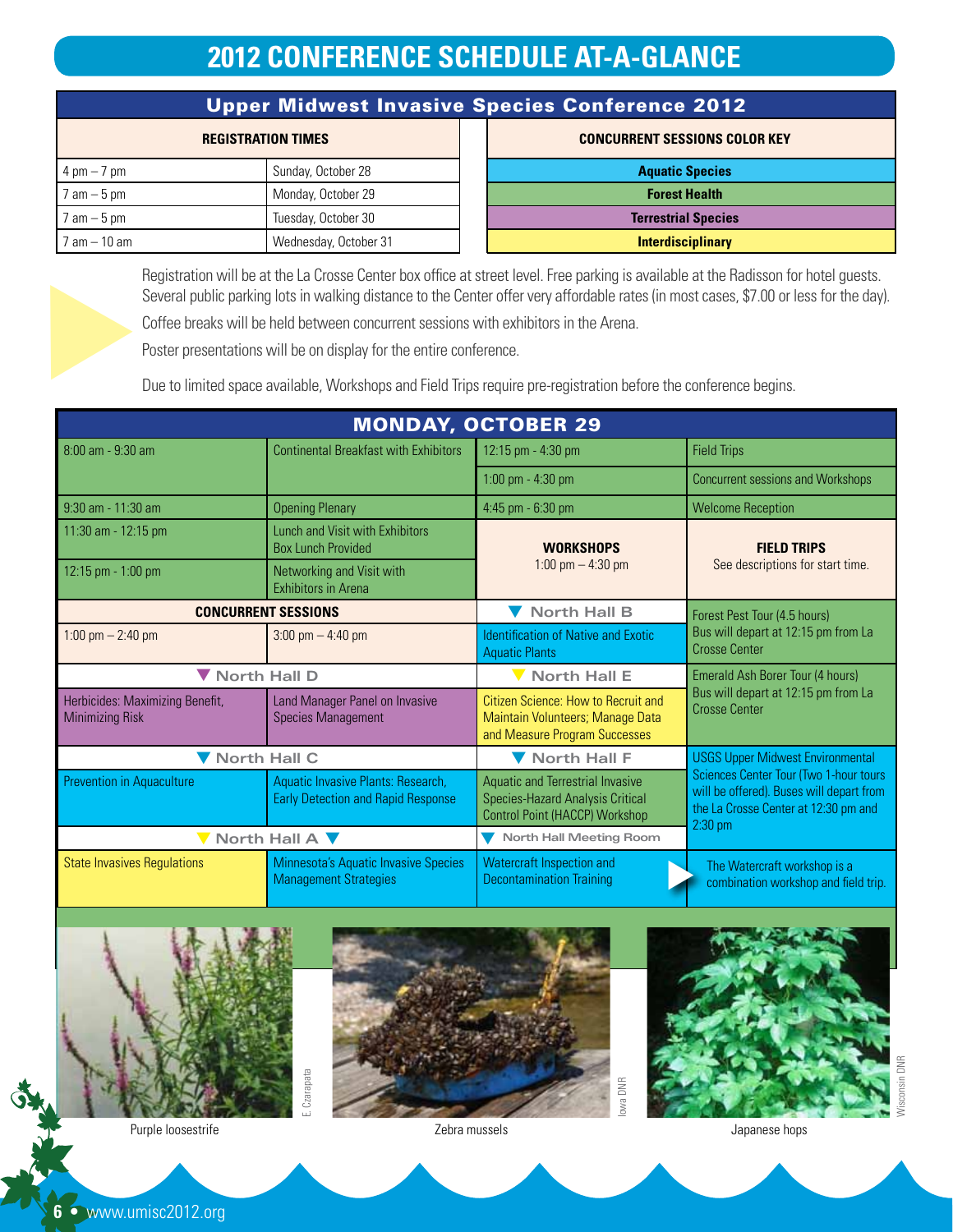| <b>TUESDAY, OCTOBER 30</b>                |                                                                                      |                                                                                         |                                                                  |  |
|-------------------------------------------|--------------------------------------------------------------------------------------|-----------------------------------------------------------------------------------------|------------------------------------------------------------------|--|
| $7:00$ am $-8:00$ am                      | <b>Continental Breakfast with Exhibitors</b>                                         | 1:30 pm $-5:05$ pm                                                                      | Concurrent sessions                                              |  |
| $8:00$ am $-11:40$ am                     | <b>Concurrent Sessions</b>                                                           | 5:05 pm $-7:00$ pm                                                                      | Poster and Exhibit Reception                                     |  |
| Noon $-1:30$ pm                           | Lunch Plenary                                                                        |                                                                                         |                                                                  |  |
|                                           |                                                                                      | <b>CONCURRENT SESSIONS</b>                                                              |                                                                  |  |
| $8:00 \text{ am} - 9:40 \text{ am}$       | $10:00$ am $- 11:40$ am                                                              | 1:30 pm $-$ 3:10 pm                                                                     | $3:30$ pm $-5:05$ pm                                             |  |
|                                           | V North Hall D                                                                       |                                                                                         |                                                                  |  |
| <b>Invasive Fish and Crayfish Control</b> | <b>Common Carp and Zebra Mussel</b><br><b>Biology and Control</b>                    | <b>Aquatic Partnership Tools</b>                                                        | <b>Prevention Tools</b>                                          |  |
| V North Hall E                            |                                                                                      |                                                                                         |                                                                  |  |
| <b>Volunteer and Prevention Programs</b>  | <b>Aquatic Detection and Response</b><br>Planning                                    | <b>Management and Control of Eurasian</b><br><b>Watermilfoil and Curlyleaf Pondweed</b> | <b>Wetland and Aquatic Invasive Plant</b><br><b>Management A</b> |  |
|                                           | <b>North Hall A</b>                                                                  |                                                                                         |                                                                  |  |
| <b>Emerald Ash Borer Control Tactics</b>  | Emerald Ash Borer Landscape Level<br>Management                                      | <b>Battling Established Forest Critters</b><br>and Pathogens                            | Forest Insect Invaders on our Doorstep                           |  |
| <b>North Hall C</b>                       |                                                                                      |                                                                                         |                                                                  |  |
| <b>Mapping and Monitoring</b>             | <b>Online Resources for Mapping and</b><br><b>Early Detection and Rapid Response</b> | <b>Communication and Partnership Tools:</b><br><b>Wisconsin Case Studies</b>            | <b>Education and Message Development</b>                         |  |
| ▼ North Hall B                            |                                                                                      |                                                                                         |                                                                  |  |
| <b>Fire Techniques for Control</b>        | Highway and Right of Way: Early<br>Detection and Rapid Response and<br>Management    | <b>Herbicide Techniques and Tools</b>                                                   | <b>Expert Panel on Herbicide Use</b>                             |  |
| <b>North Hall F</b>                       |                                                                                      |                                                                                         |                                                                  |  |
| <b>Invasion Biology</b>                   | <b>Post-Invasion Restoration</b>                                                     | Plant Identification, Biology and Control                                               | Japanese Hops Summit                                             |  |

| <b>WEDNESDAY, OCTOBER 31</b>                       |                                                          |  |  |
|----------------------------------------------------|----------------------------------------------------------|--|--|
| $7:30$ am $- 8:30$ am                              | Continental breakfast with Exhibitors                    |  |  |
| $8:30$ am $-11:30$ am                              | <b>Concurrent Sessions</b>                               |  |  |
| $11.40$ am - Noon                                  | <b>Closing Plenary</b>                                   |  |  |
| <b>CONCURRENT SESSIONS</b>                         |                                                          |  |  |
| $8:30$ am $-9:45$ am                               | $10:15$ am $-11:30$ am                                   |  |  |
| <b>North Hall E</b>                                |                                                          |  |  |
| <b>Ballast Water Panel</b>                         | <b>Great Lakes Control Strategies</b>                    |  |  |
| <b>North Hall D</b>                                |                                                          |  |  |
| Wetland and Aquatic Invasive Plant Management B    | <b>Biology and Ecology of Snails and Snail Parasites</b> |  |  |
| <b>North Hall A</b>                                |                                                          |  |  |
| <b>Emerald Ash Borer's Future Impact</b>           | <b>Thousand Cankers Disease: Surveys and Research</b>    |  |  |
| <b>North Hall C</b>                                |                                                          |  |  |
| <b>Communication and Partnership Tools</b>         | <b>Federal and State Agency Panel</b>                    |  |  |
| North Hall B                                       |                                                          |  |  |
| Invasive Vertebrates and Vertebrate Diseases       | Invasives in Horticulture                                |  |  |
| <b>North Hall F</b>                                |                                                          |  |  |
| <b>Cooperative Weed Management Area Strategies</b> | Master Planning on State Lands                           |  |  |





Iowa DNR